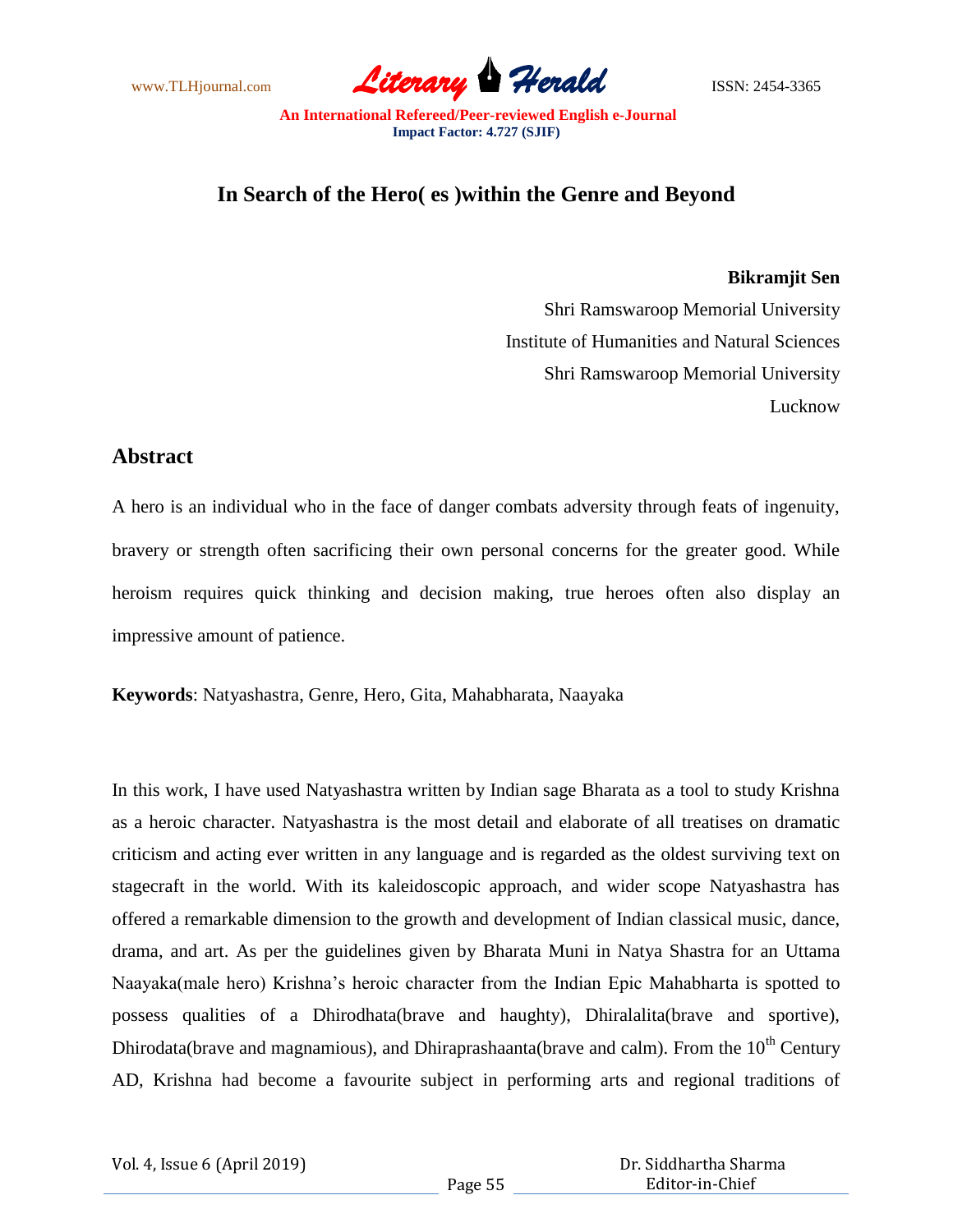

devotion. Krishna's character is a character of a real hero, worshipped in many parts of the world.

# **INTRODUCTION**

Hero is any person noted for courageous acts or nobility of character. Such a person in opinion of others is the possessor of special achievements, abilities, or personal qualities and is regarded as a role model or ideal. Generally, the principal male character in a story, play, film etc. is a hero. There is always a common, ideal hero a person may have in mind. The common stereotypical view of a **'true hero'** would tend to be big and muscular. Hence, women are more commonly seen to be less heroic and more of a household slave. Heroes would commonly be seen to be male as they would have the courage to fight for what they believe in. Shakespeare's Hamlet is an example. Prince Hamlet is not like the other tragic heroes of his period. Initially, after King Hamlet's murder, Hamlet- The Prince of Denmark starts to assume his father's younger brother and his uncle King Claudius as his father's murderer because his father's ghost tells him so, but in order to test the Ghost's sincerity Hamlet also later, is seen enlisting the help of a troupe of players who perform a play called The Murder of Gonzago to which Hamlet deliberately adds scenes that recreate the murder, the Ghost of King Hamlet described. Prince Hamlet calls the revised play The Mousetrap, and the ploy proves a success. As Hamlet has hoped, Claudius' reaction to the staged murder reveals the King to be conscience stricken. Claudius leaves the room because he cannot breathe, and his vision is dimmed for want of light. Convinced upon his conviction that Claudius is a villain, Hamlet then, resolves to kill him.

A hero (masculine) is a person or main character of a literary work who in the face of danger, combats adversity through feats of ingenuity, bravery or strength, often sacrificing their own personal concerns for a greater good. The definition of a hero has changed throughout time. Courage and bravery leap into mind first whenever we think of heroism. The heroes have a courage that is unshaken despite anything that comes in the path of their focused success. Heroes always have a sacrificial tendency in order to put others first as true leaders. **Sacrifice** is such a quality that stands unique from all the other virtues which makes a hero noble in his deeds. True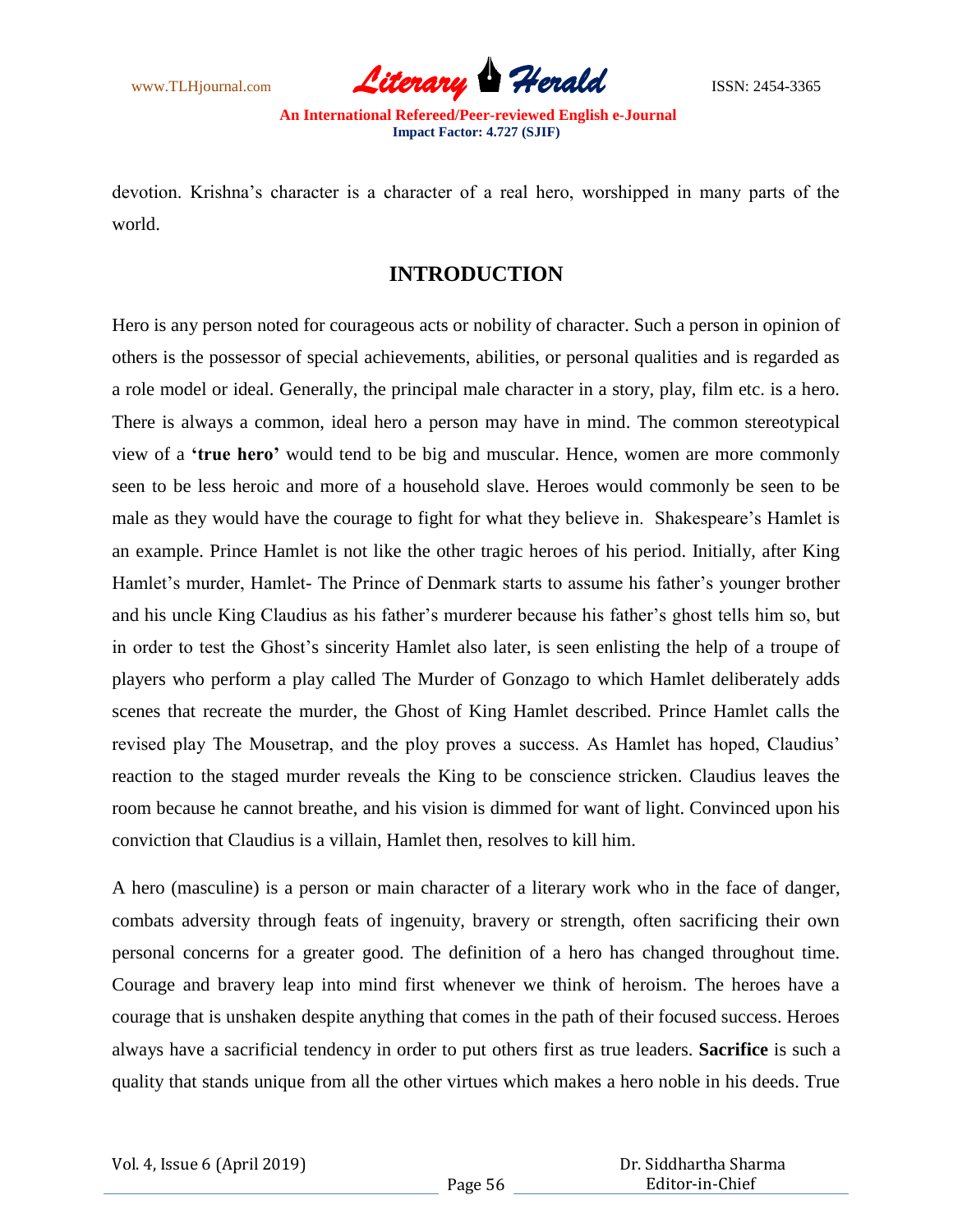

heroism contains modesty. Heroes generally do have strong conviction. While heroism requires quick thinking and decision making, true heroes often also display an impressive amount of patience. Other than selflessness heroes are caring for others in general. Compassion is a virtue that may lead to heroism. For a hero the word "Impossible" always decomposes to yield "I am possible.‖ A hero is unflinching in his or her determination and believes in his ability without the whiff of dubiety. Being focused is also one of the most prominent qualities of a hero. Virtuosity is the key aspect of a hero's character. The heroes are selflessly dedicated to their task and will thus focus their actions towards its achievement. A hero is considered to possess fierce loyalties in the sense that he is faithful to whatever tasks he takes up. Whatever a hero maybe- a warrior, a preacher, wisdom is always an attribute that all of them possess. Above all, a hero is not born, he is self-made.

## **KRISHNA AS A HERO**

 Within the Indian epic Mahabharata whose traditional authorship is attributed to the Indian sage Vyasa, Krishna was the son of the Yadava chief Vasudeva and his wife Devaki. Hence he was known mostly as Vasudeva Krishna or Vaasudeva .Krishna is one of the most beloved figures in Hinduism, which, because of its open nature has often been defined as a way of life rather than a religion. One of the most powerful incarnations of Lord Vishnu, the Hindu deity who considerably plays the role of a Preserver of this Universe, Krishna is also the most popular Gods amongst masses who consider Lord Krishna as their philosopher, guide, hero, teacher, friend and protector. Lord Krishna plays a very vital role in thoughts and beliefs of Hinduism, influencing not only the philosophy and its mysticism, but also the literature, culture, heritage and overall, the entire way of human life. From his initial days as a little kid in Gokul, to an adolescent in Mathura and later as a King of Dwarka, Krishna is a hero and will always make many worship him in admiration.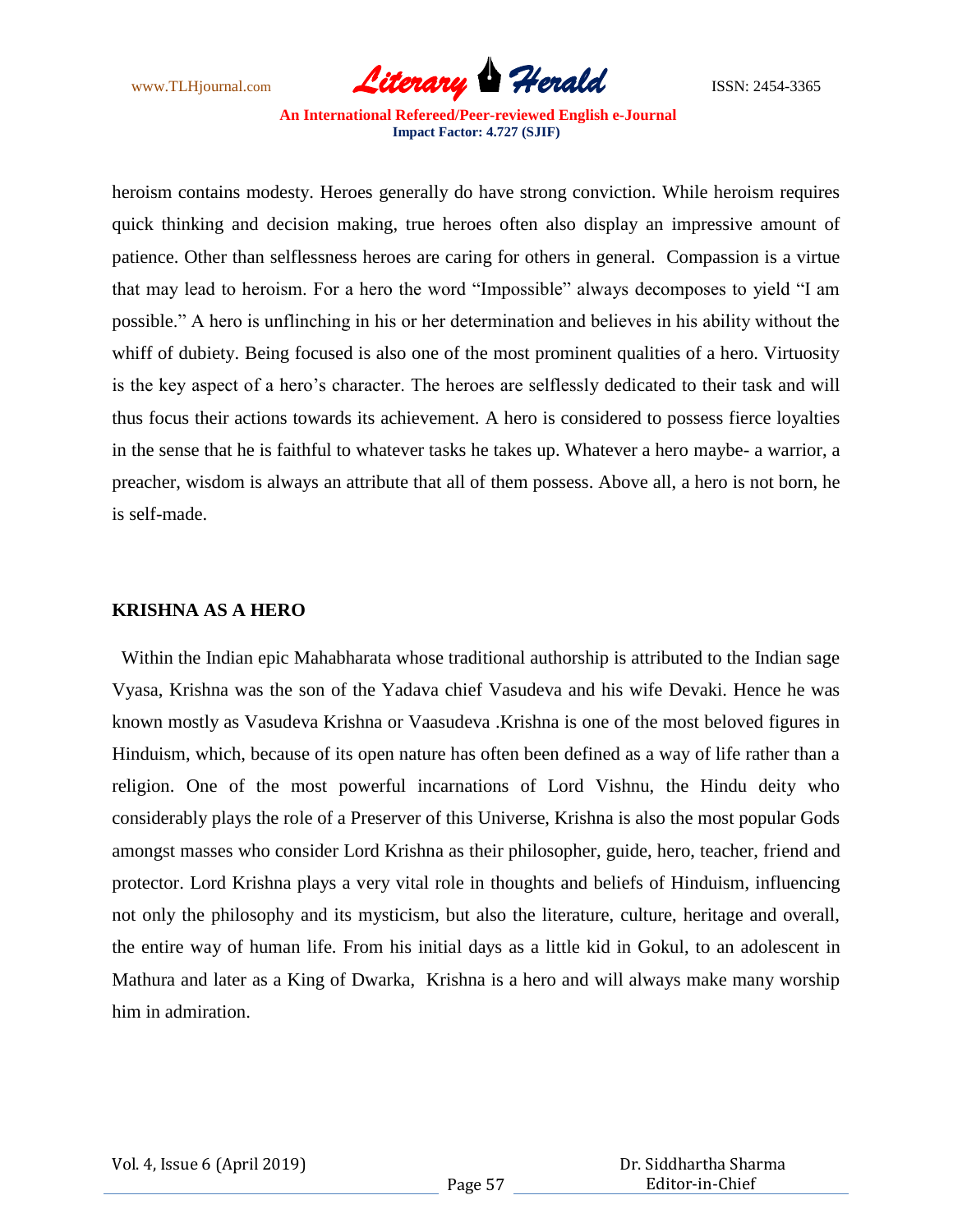

# **REVIEW OF LITERATURE**

Lord Krishna is the ‗diety who lived as man'**(Patro, 2015)**. According to **Patro (2015)**, Hindu scriptures declare that Krishna is an avatar; God in human form who came among mortals to save mankind and society from the morass it had created for itself. Krishna's sole concern was to uphold ‗dharma'. He was an embodiment of humility; pleasing and bewitchingly charming with his trademark smile. Krishna is the only God in Hinduism whose childhood is emphasized upon in his mythology. His childhood consists of a number of stories for which he is widely known.

Krishna, the holy deity has come to be known as one of the most worshipped deity mostly in the Hindu pantheon. Krishna is a deity who is associated and celebrated along with a number of deities in India. He is perhaps the only deity to be worshipped in all forms of man that is from an infant to a teenager to a wise man.

 The epic Mahabharata describes the war between the Pandavas and the Kauravas on the battlefield of Kurukshetra. The Gita is the discourse given by Krishna to Arjuna just before the war is about to begin. Krishna is identified as God(bhagavan). His words contain the essence of Vedic wisdom, the keystone of Hinduism. **(Pattanaik, 2015, My Gita: Pg 2)**

 Ramakrishna Paramhansa, the nineteenth-century Bengali mystic, said that the essence of The Gita can be deciphered simply by reversing the syllables that constitute Gita. So Gita, or gita, becomes ta-gi, or tyagi, which means 'one who lets go of possessions.' (**Pattanaik, 2015, My Gita: Pg 2)**

 Likewise we do find the quality of sacrifice within most heroic characters. In the protagonist of the Indian mythological book The Mahabharata also, we do find a great sacrificial tendency. Krishna is a Tyagi, reflecting one of the greatest, unique virtues present in a hero's character. As heroes have a tendency to put others first as a true leader, Krishna puts his immense faith in Arjuna while the Battle of Kurukshetra on-goes, in The Mahabharata.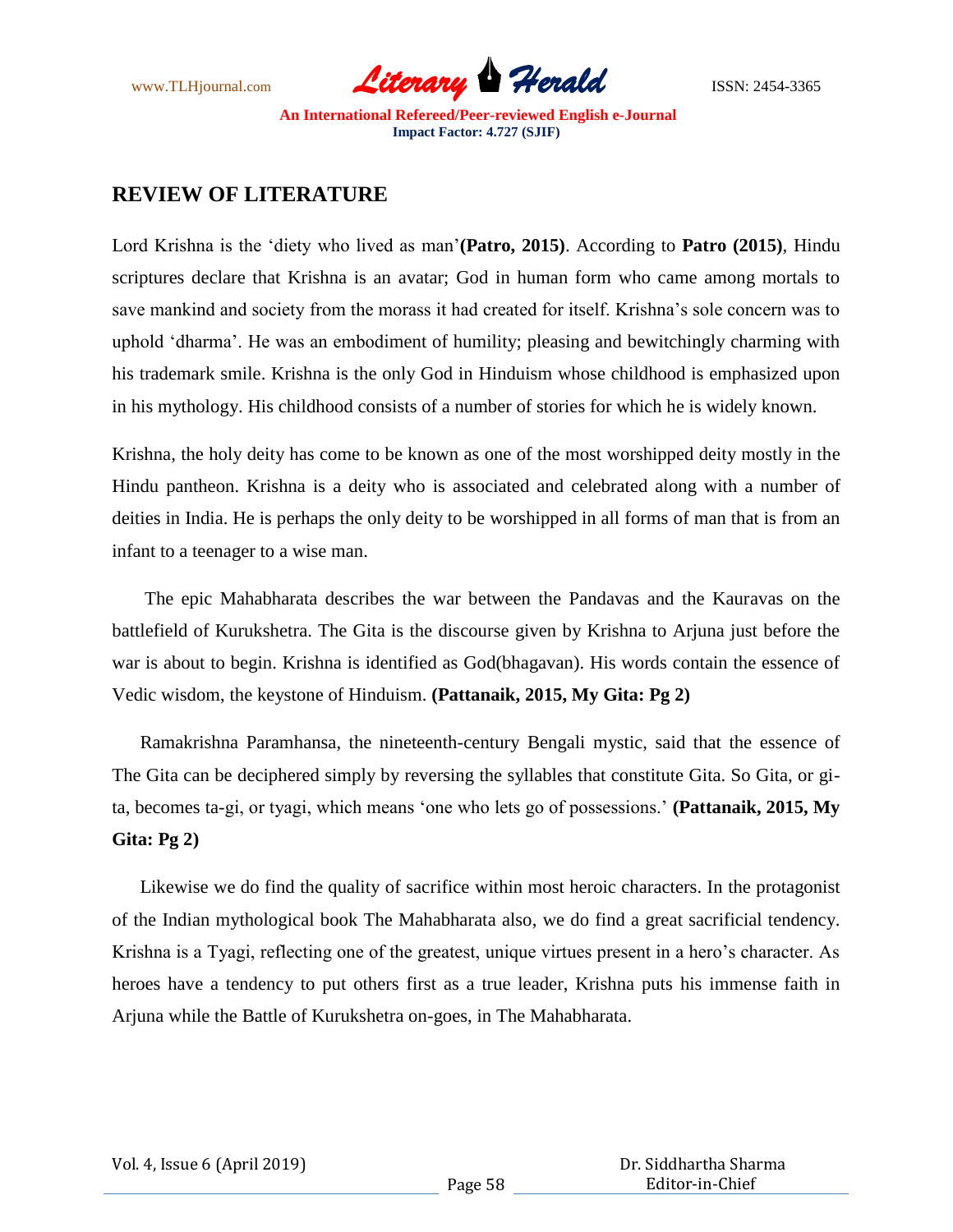

# **OBJECTIVE / PURPOSE OF MY RESEARCH**

My research aims to purposively bring forth Krishna as a heroic character, present within the literary pages of The Indian Mythological Book ‗Mahabharata' by utilizing the world's oldest treatise on performing arts, which is more than 2500 years old and which includes 200,000 verses by Sage Ved Vyasa; namely Natyashashtra .The objective of this research study is to exactly trace out all those elemental traits present within Krishna's character that makes him, one of the greatest heroes to have existed in all times.

# **JUSTIFICATION**

Unlike others, by utilizing the parametric tools given in the old, Sanskrit literary text of Natyashastra by Bharata muni in context to a mythological Naayak( male hero), I have tried scientifically analyzing Krishna's heroic character by deliberately correlating the characteristictraits present within Krishna's charming personality to those that have been systematically prescribed by the Indian Sage Bharata in his book the Natyashastra for an Uttama male hero or Naayaka.

# **RESEARCH METHODOLOGY: NATYASHASTRA**

Natyashastra is the most detail and elaborate of all treatises on dramatic criticism and acting ever written in any language and is regarded as the oldest surviving text on stagecraft in the world. Written by the great dramatist of ancient India, Bharata, Natyashastra is reckoned as the poetics of Indian drama. Bharat muni in his Natyashastra demonstrates every aspect of Indian drama. With its kaleidoscopic approach, and wider scope, Natyashastra has offered a remarkable dimension to growth and development of Indian classical music, dance, drama, and art. It is certainly not an overstatement to say that Natyashastra indeed laid the cornerstone of the fine arts in India. The commentaries on the Natyashastra are known, dating from the sixth or seventh centuries. The abhinavabharati is regarded as the most authoritative commentary on Natyashastra as Abhinavgupta provides not only his own illuminating interpretation of the Natyashastra, but wide information about pre-Bharata traditions as well as varied interpretations of the text offered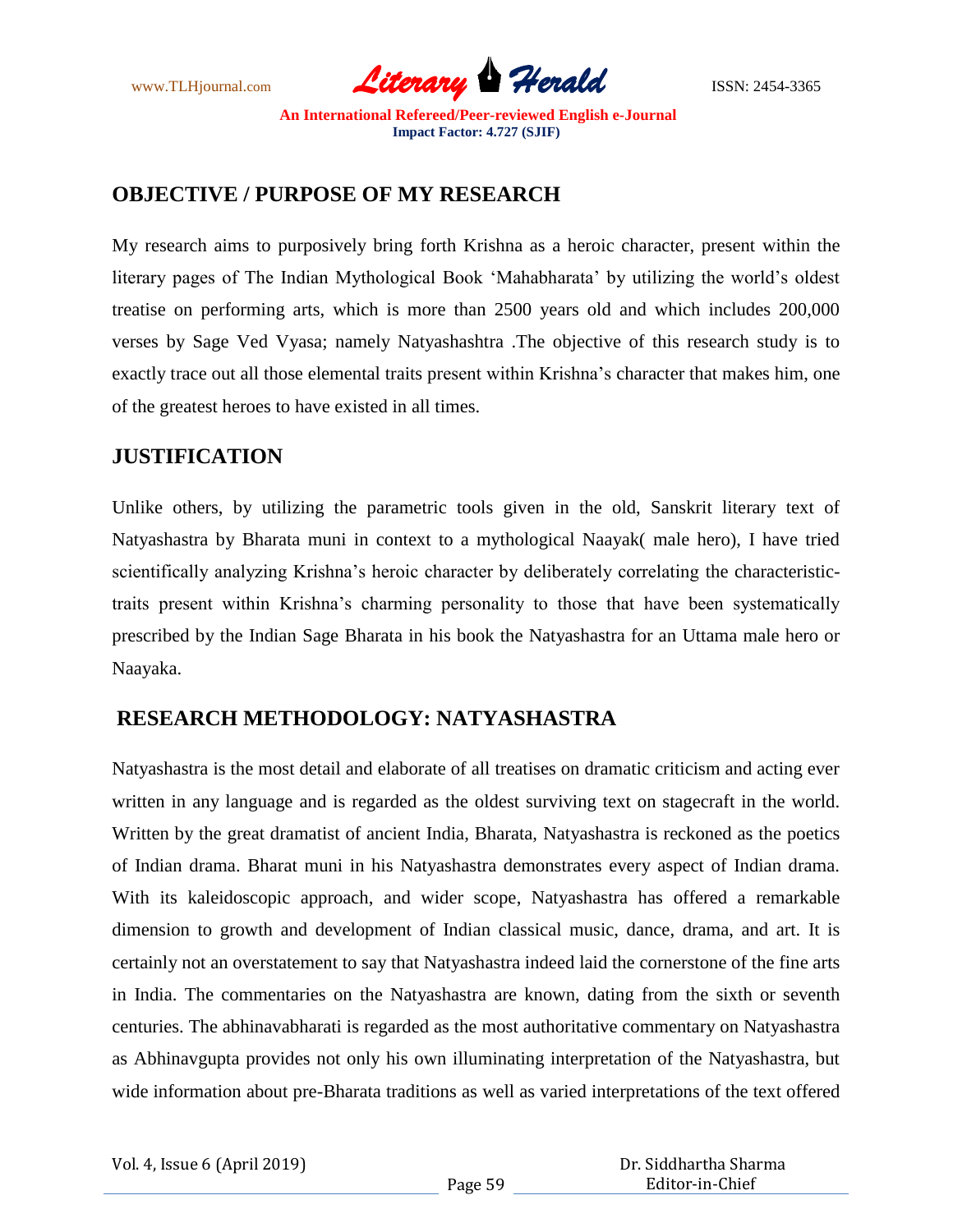

by his predecessors. Written in Sanskrit, the vast treatise consist 6,000 sutras. The Natyashastra has been divided into 36 chapters, sometimes into 37 or 38 due to further bifurcation of a chapter or chapters.

## **Concept of Naayaka in Bharata's Natyashashtra**

Bharata talks about the Naayaka in his chapter on Prakriti. The chapter is on Prakriti or the Nature of human beings or characters/ paatra-s. He begins by laying them into three main categories.

- 1. Uttama
- 2. Madhyama
- 3. Adhama

As this chapter only talks about Naayaka, henceforth I am only taking into consideration the prakriti(nature)of the male/purusa patraa-s/character-s. It is interesting to note that Bharata gives vichakshana for uttama characters, and, visharda for madhyama characters, that are supposed to be proficient enough to make professional use of it.

If going by Abhinavagupta's concept of Guna-s we get two major types of it; namely Sahaja and Aahara. Abhinavagupta states that the Guna-s, which one is born with are Sahaj Guna-s, and one which he acquires through experiences are Aahara Guna-s.

The adhama characters possess qualities contradictory to the uttama character in its entirety. Thus they neither possess sahaja as well as aahara guna-s. In the characters of uttama variety, the sahaja guna-s scores over the aahara guna-s, whereas in the characters of madhyama variety the aahara guna-s exceeds the sahaja guna-s.

A significant point, which I observed was that nowhere in the list of qualities of the superior female character, we find presence of intellect, skilful, proficient in arts etc. This itself highlights the Naayaka (or male hero's) importance from the point of view of any plot of literature.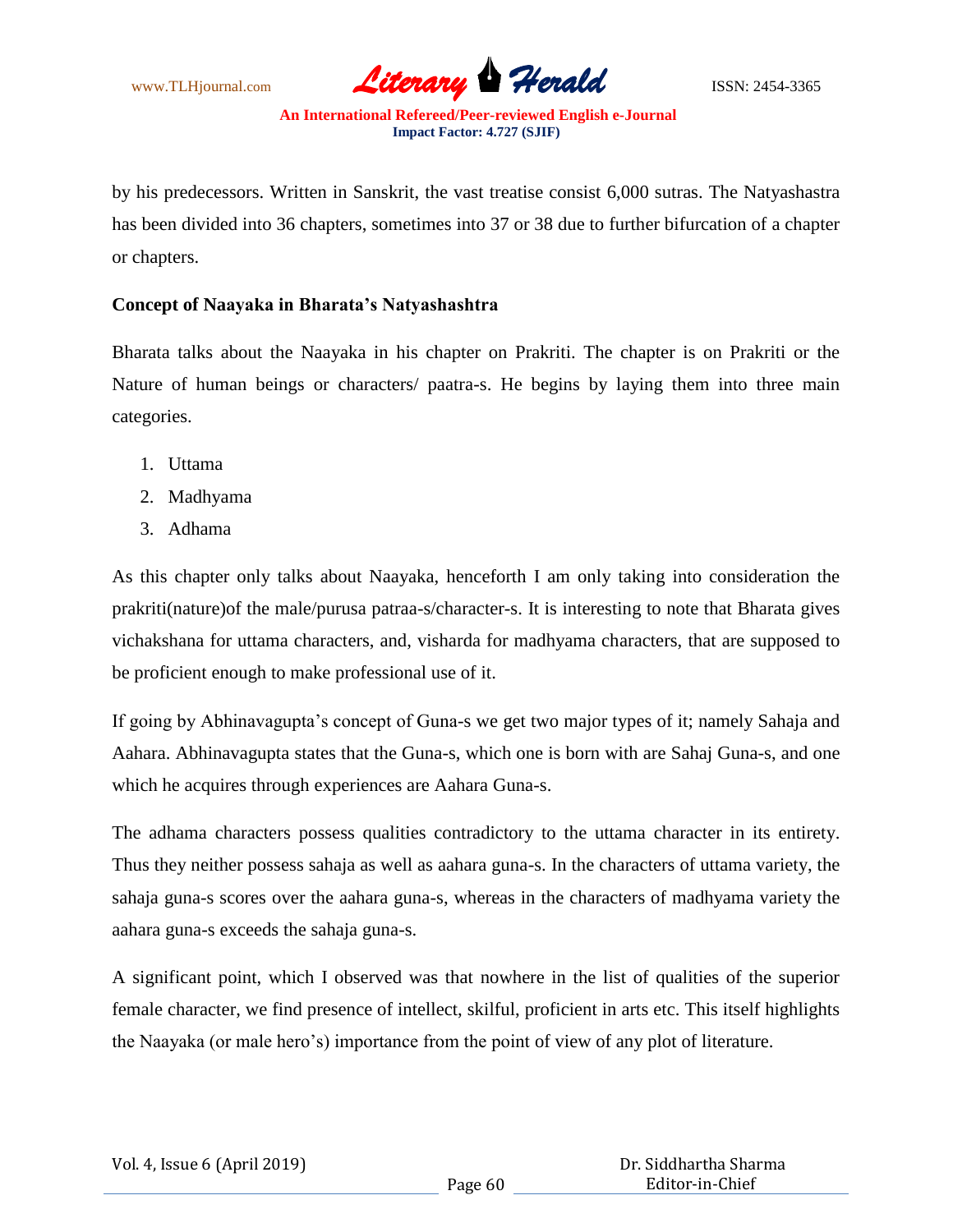www.TLHjournal.com **Literary Herald ISSN: 2454-3365** 

The word Naayaka in rhetoric means the hero of a poetic composition. In the Natyasastra, Naayaka has been defined as, "One who relieves himself from any contingency and triumphs over all hurdles and appears to be the protagonist amongst all the other male characters of the play.''

Bharata goes on to mention the four types of Naayaka. All the four types have been identified amongst the uttama and madhyama variety. They have been divided into the following –

- 1. Dhirodhata Brave and haughty
- 2. Dhiralalita Brave and sportive
- 3. Dhirodata Brave and magnanimous
- 4. Dhiraprashaanta Brave and calm

One wonders as to what the word "dhira" could mean. It could mean brave, courageous, firm, resolute etc. Whatever the word "Dhira " means, it is to identify the naayaka and highlight him in the plot. Thus it is obvious from the definition that he does possess some special qualities and therefore the word dhira has been used to justify his uniqueness.

Bharata talks in detail about the various types of naayaka on the basis of vaisikopacaara. The term "vaisik" means a person who associates oneself with the harlots (ganika-s). Bharata also means the same with an addition that he is also well versed in various arts. But Abhinavagupta makes more sense as he says that a man who is a skilled lover and knows the minute details about lovemaking is a vaisaka. Thus Bharata elaborates on all such qualities needed for a man to entice a woman, to keep a harmonious relationship with his partners etc. A prominent example of this is Krishna who maintains his relationship with all his wives pretty well. Bharata concentrates a lot on the appearance and behavioural aspect of a vaisaka. He divides the qualities into three sections –

- 1. Physical
- 2. Acquired
- 3. Psychological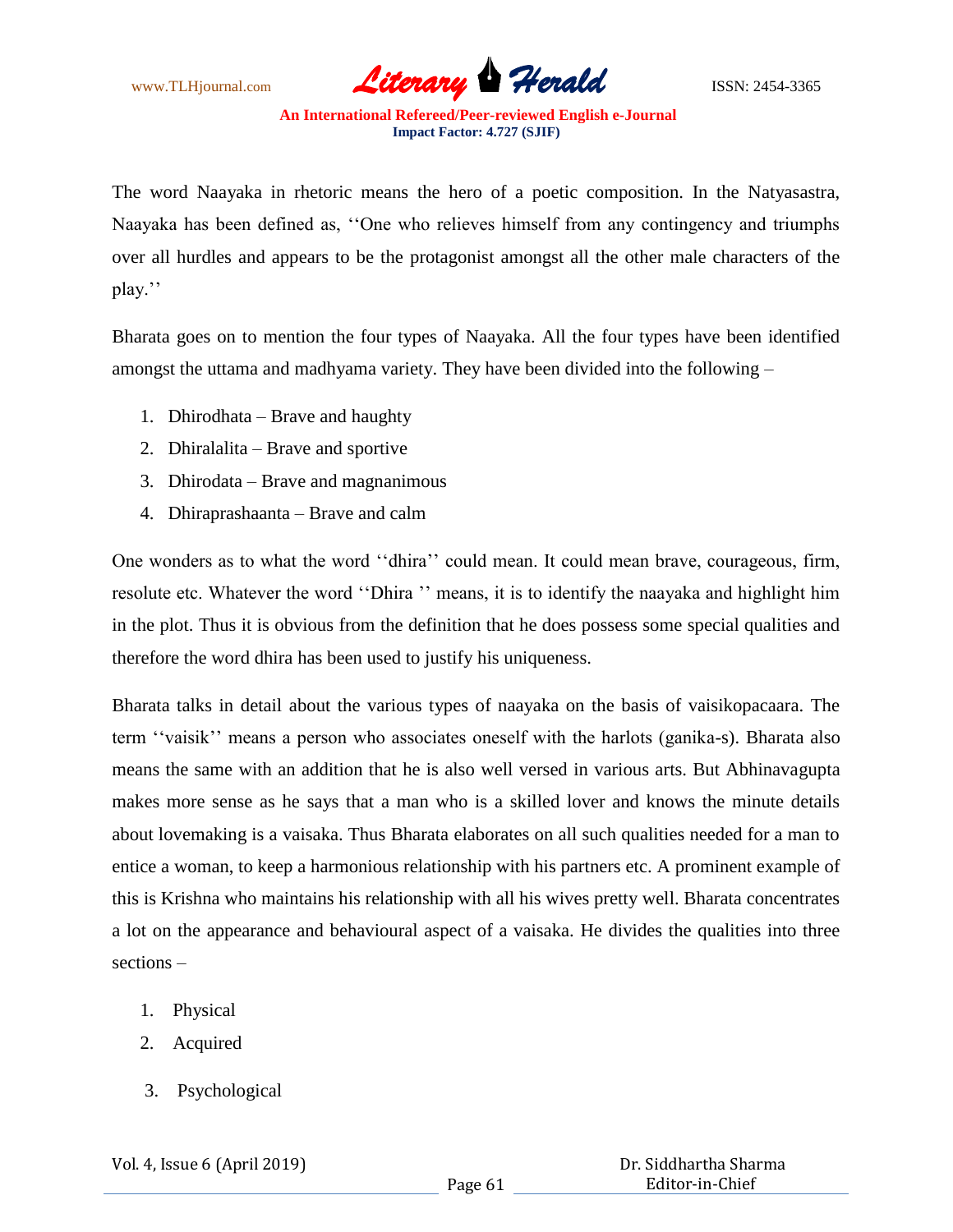

The most significant division of the vaisaka where the Naayaka has been categorized into the following:-

- 1. Catura
- 2. Uttama
- 3. Madhyama
- 4. Adhama

# **ANALYSIS**

#### **(The Mahabharata, Book 2: Sabha Parva : Sisupala-badha Parva : Section XLIV )**

(**p. 88**).......After Sisupala had ceased, Krishna addressing all the kings in the presence of the Pandavas, **spoke these words in a soft voice**— 'Ye kings, this wicked one, who is the son of a daughter of the Satwata race, is a great enemy of us; and though we never seek to injure him, he ever seeketh our evil. This wretch of cruel deeds, ye kings, hearing that we had gone to the city of Pragjyotisha, came and burnt Dwaraka, although he is the son of my father's sister. While king Bhoja was sporting on the Raivataka hill, this one fell upon the attendants of that king and slew and led away many of them in chains to his own city. Sinful in all his purpose, this wretch, in order to obstruct the sacrifice of my father, stole the sacrificial horse of the horse-sacrifice that had been let loose under the guard of armed men. Prompted by sinful motives, this one ravished also the reluctant wife of the innocent Vabhru(Akrura) on her way from Dwarka to the country of the Sauviras; this injurer of his maternal uncle, disguising himself in the attire of the king of Karusha. **I have patiently borne all these sorrows for the sake of my father's sister**. It is, however, very fortunate that all his hath occurred today in the presence of all the kings. Behold ye all today the hostility this one beareth towards me. And know ye also all that he hath done me at my back. For the excess of pride in which he hath indulged in the presence of all these monarchs, he deserved to be slain by me. I am ill able to pardon today the injuries that he hath done me. Desirous of speedy death, this fool had desired Rukmini. But the fool obtained her not, like a Sudra failing to obtain the audition of the *Vedas*.''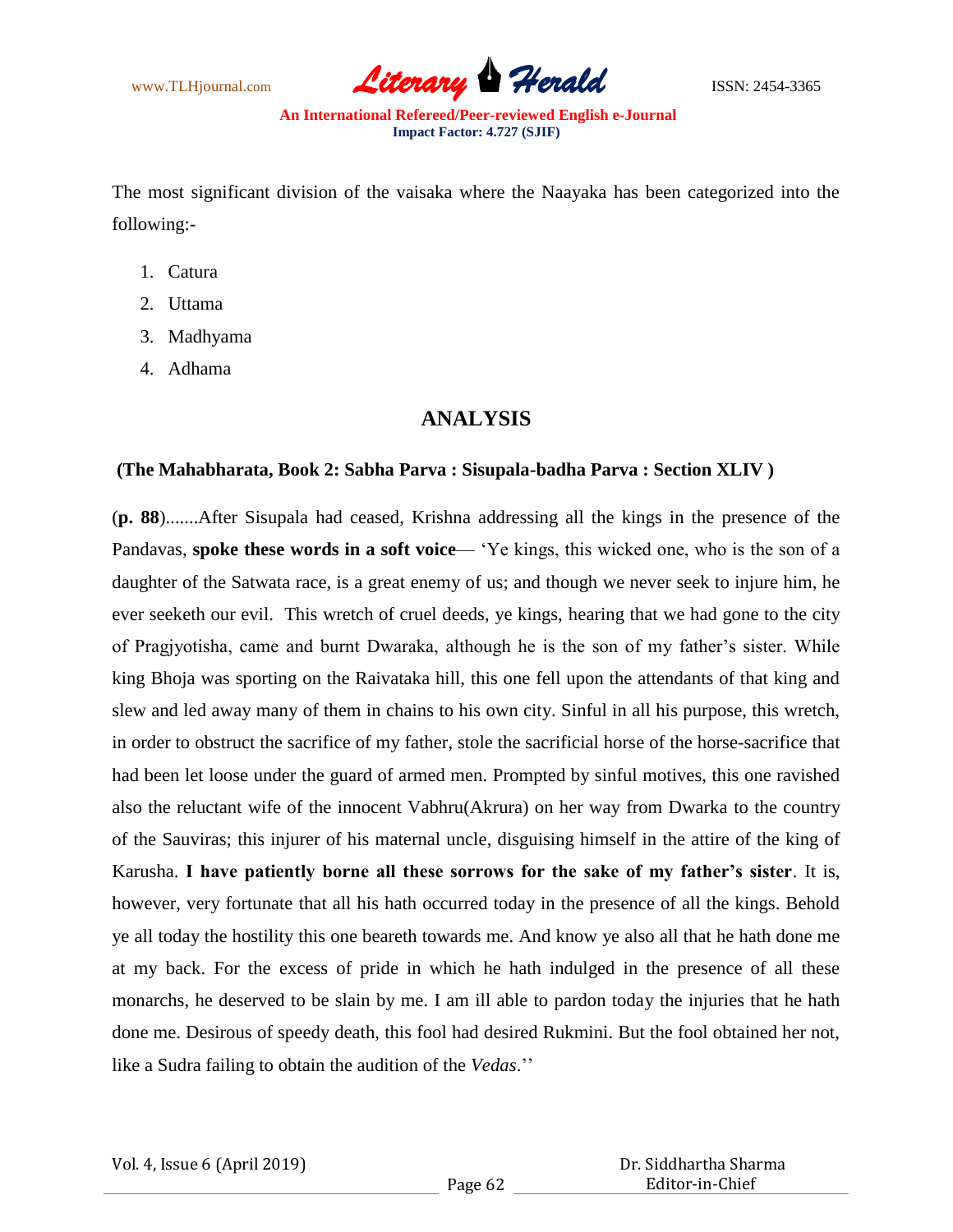

 ......The powerful Sisupala, having heard these words, laughed aloud and spoke thus, --‗O Krishna, art thou not ashamed in saying in this assembly, especially before all these kings that Rukmini(thy wife) had been coveted by me? O slayer of Madhu, who else is there than thee, who regarding himself a man would say in the midst of respectable men that his wife had been intended for somebody else? O Krishna, pardon me if thou pleases, or pardon me not. But angry or friendly, what canst thou do unto me?'

‗‗And while Sisupala was speaking thus, the exalted slayer of Madhu thought in his mind of the discus that humbleth the pride of the Asuras. And as soon as the discus came into his hands, skilled in speech the illustrious

## **p. 89**

one loudly uttered these words,-- ‗ Listen ye lord of earth, why this one had hitherto been pardoned by me. As asked by his mother, **a hundred offences (of his) were to be pardoned by me. Even this was the boon she had asked, and even this I granted her.** That number, ye kings, hath become full. I shall now slay him in your presence, ye monarchs.' Having said this, the chief of the Yadus, that slayer of all foes, in anger, instantly cut off the head of the ruler of Chedi by means of his discus. And the mighty-armed one fell down like a cliff struck with thunder.

According to Bharata's one type of uttama Nayaka( male hero), Dhiraprashaanta( brave and calm); Krishna's heroic character from the above passage very well justifies his excellence as a Dhiraprashaanta.

 Here, in the above extract from the Book 2 of The Indian Epic Mahabharata, we can also find Krishna's character as a Dhirodata(Brave and Magnamious) which is Bharata's another type of uttama Nayaka.

## **The Mahabharata**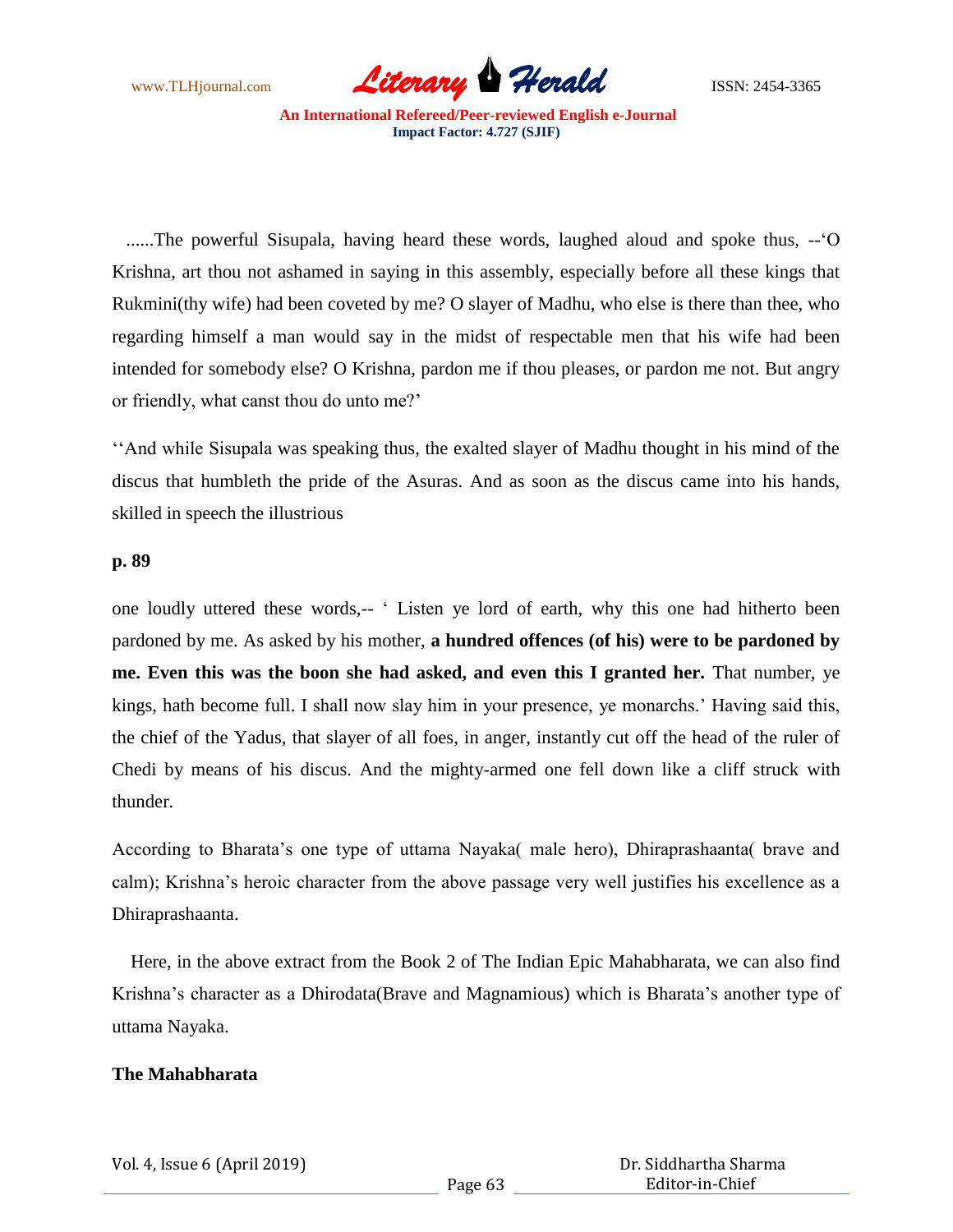

**Book 6: Bhishma Parva**

**Bhagavat-Gita Parva**

## **Section XXXV (Bhagavad Gita Chapter XI: Vishvaroop Darshan Yog)**

## **Verse 5**

The Supreme Personality of Godhead said: My dear Arjuna, O son of Prtha, see now My opulences, hundreds of thousands of varied divine and multicolored forms.

## **Verse 6**

O best of the Bharatas, see here the different manifestations of Adityas, Vasus, Rudras, Asvinikumaras and all the other demigods. Behold the many wonderful things which no one has ever seen or heard of before.

### **Verse 7**

O Arjuna, whatever you wish to see, behold at once in this body of Mine! This universal form can show you whatever you now desire to see and whatever you may want to see in the future. Everything – moving and non-moving – is here completely, in one place.

## **Verse 8**

But you cannot see Me with your present eyes. Therefore I give you divine eyes. Behold My mystic opulence!

#### **Verse 47**

The Supreme Personality of Godhead said: My dear Arjuna, happily have I shown you, by My internal potency, this supreme universal form within the material world. No one before you has ever seen this primal form, unlimited and full of glaring effulgence.

#### **Verse 48**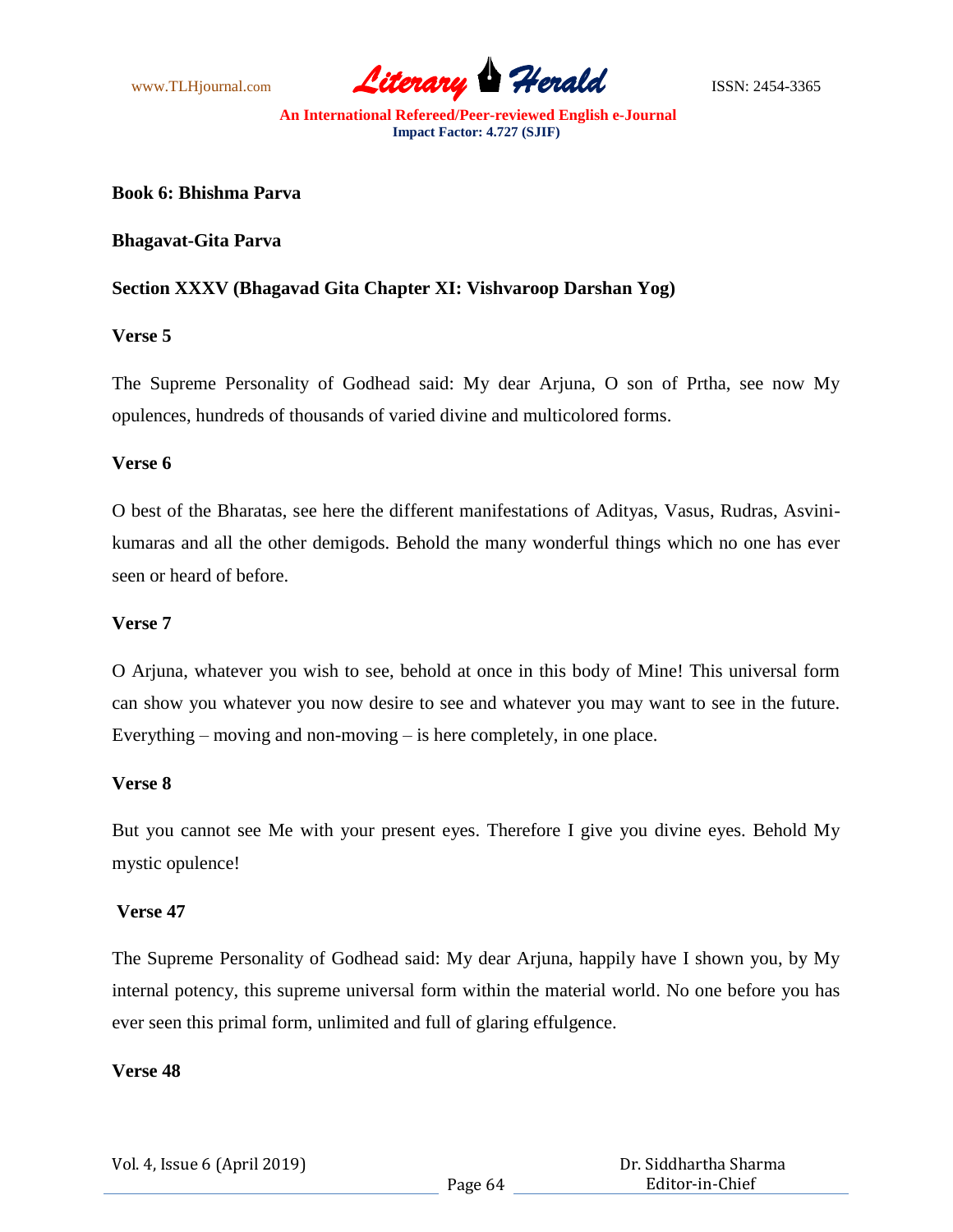

O best of thee Kuru warriors, no one before you has ever seen this universal form of Mine, for neither by studying the Vedas, nor by performing sacrifices, nor by charity, nor by pious activities, nor by severe penances can I be seen in this form in the material world.

#### **Verse 49**

You have perturbed and bewildered by seeing this horrible feature of Mine. Now let it be finished. My devotee, be free again from all disturbances. With a peaceful mind you can now see the form you desire.

 Taken into consideration the above compiled verses from the Book 6 of The Mahabharata, we can find Krishna as a Dhirodhata(Brave and haughty) Uttama Nayak as per Bharata's underlined parameters of a uttama nayak's types .

According to **Pattanaik(2015)**, the epics simply end with the death of their protagonists : Ram dies in Book 7 of the Ramayana while Krishna dies in the Mausala Parva, Book 16 of the Mahabharata; Arjuna dies in Book 17. Ram walks into the river Sarayu, and a stray arrow kills Krishna. Both have a smile on their lips when they die for they know death is not the end: another life awaits.

 Most heroes do have this tendency to exit the gates of mortal life with a serene smile. Similarly Krishna also as a Dhiralalita( Brave and sportive) just does/repeats the same without any lapses as can readily be observed in the character of an Uttama Naayaka.

# **CONCLUSION**

The visualization of asuras either as villains, anti-heroes or even wronged heroes persists even today amongst writers on mythology, who see asuras as old tribal units overrun, even enslaved and demonized, by yagna-performing Vedic people. Asuras are even seen as embodiments of our

| Vol. 4, Issue 6 (April 2019) |  |  |  |
|------------------------------|--|--|--|
|------------------------------|--|--|--|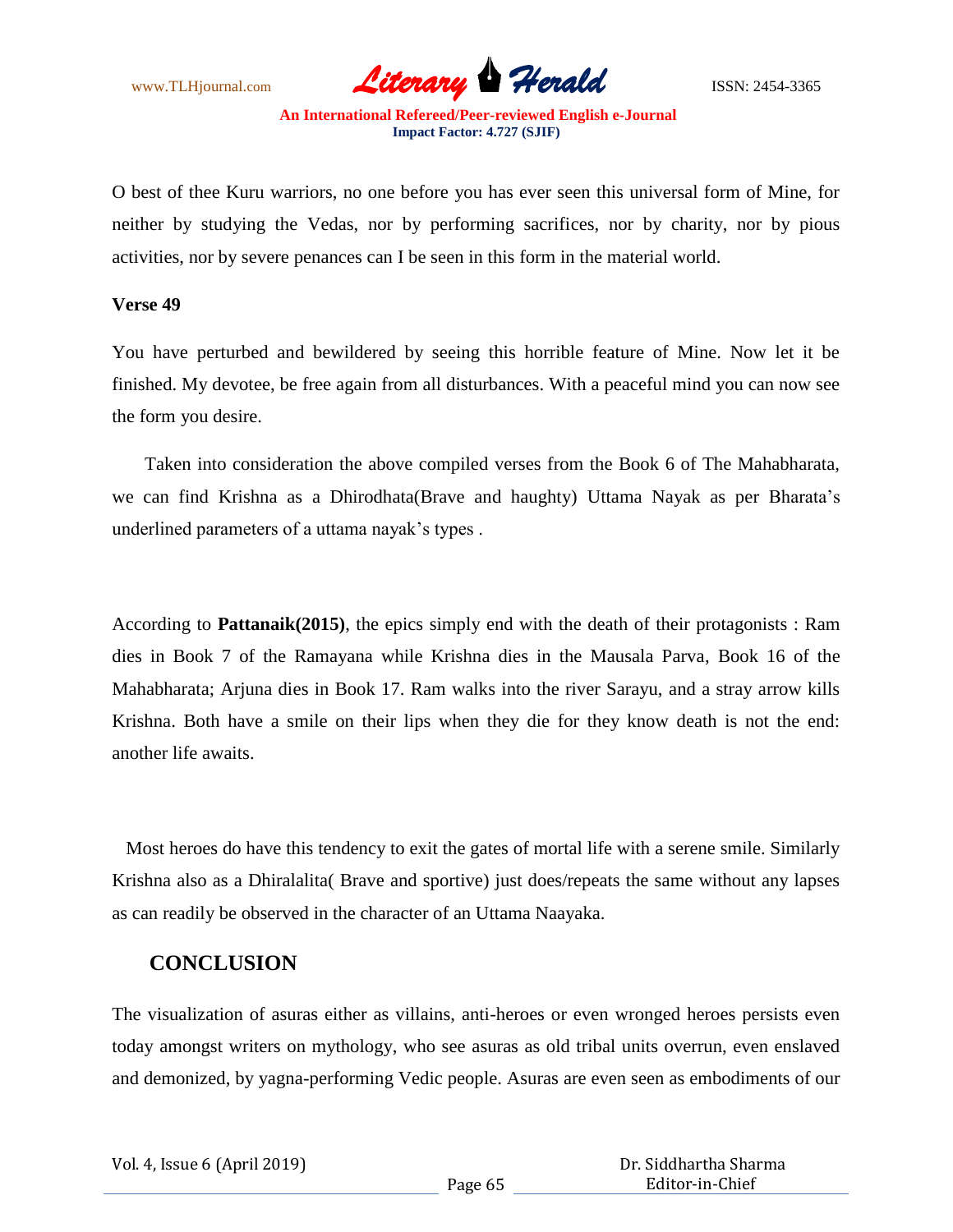

negative impulses and devas as personifying positive impulses. We overlook the fact that in popular Hinduism neither devas nor asuras are given the same status as ishwara or bhagavan. **(Pattanaik, 2015, My Gita : 125)** 

Right since Krishna's childhood till all events of his life in the matured adulthood, people of different types find a sort of a strong association with this protagonist of The Mythological Epic - Mahabharata. He is not only restricted onto the pages of a literary text, but is in actuality well beyond that, having acclaimed the status of ishwara or bhagavan. His character's immortal words filled with great zeal have been running within the veins of people and he has become a part and parcel of many lives. Krishna's heroic persona has become a way of life, a means of living and survival because the path that Krishna as a Naayak lived, traversed, and propagated in his life is simply not just restricted onto any particular genre but in reality's sphere, well beyond that.

## **REFERENCES**

### **Web Sources**

I have collected both objective, quantitative and qualitative data regards to Krishna's character from the following cited sources in MLA format: -

- 1. www.dictionary.com/browse/hero
- 2. www.123helpme.com/the-ideal-hero- view.asp?  $id = 152202$
- 3. www.123helpme.com/preview.asp?id= 4451
- 4. www.inc.com/bill-murphy-jr/5-qualities-of-incredibly-heroic-leaders.html
- 5. www.google.co.in/amp/www.personalitytutor.com/qualities-of-a-hero.html/amp?espv = 1
- 6. www.indiaopines.com/lord-krishna-hero-villain-mahabharat-1/
- 7. www.narthaki.com/info/articles/art128.html.
- 8. www.academia.edu